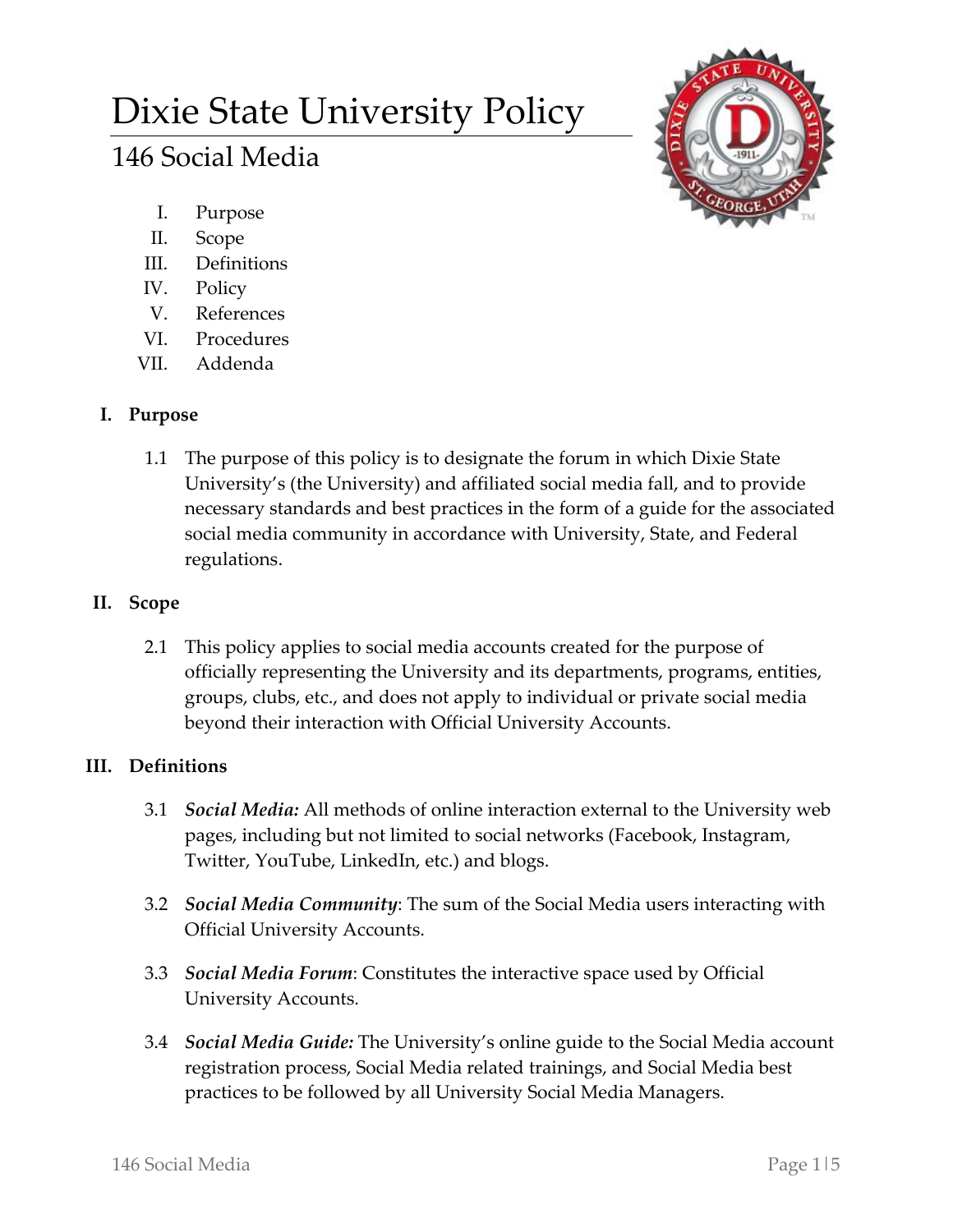- 3.5 *Social Media Manager:* Any person authorized by UMAC to manage an Official University Account.
- 3.6 *Social Media Terms and Conditions:* **T**he terms and conditions imposed by the Social Media website in which the user is participating.
- 3.7 *Official University Accounts:* Social Media accounts created for the purpose of officially representing the University, its departments, programs, entities, groups, clubs, etc.

#### **IV. Policy**

- 4.1 Forum
	- 4.1.1 Official University Accounts are to be regarded as a limited public forum for discussion of topics posted by Official University Accounts.
		- 4.1.1.1 Postings that are unrelated to those topics are prohibited and will be removed without notice.
		- 4.1.1.2 In addition, postings which contain unprotected speech, incitement, obscenity, defamation, speech integral to criminal conduct, fighting words, true threats, child pornography, or fraud will also be removed without notice.
		- 4.1.1.3 Any external user content removed by the University will be done so only due to violations of policy, regulation, or law and will be accomplished in a viewpoint-neutral fashion. Content will not be removed simply because the content is unflattering or unpopular.

#### 4.2 Registration

- 4.2.1 Any and all Official University Accounts must request registration through UMAC Social Media & Digital Marketing Coordinator as outlined in the online Social Media Guide.
	- 4.2.1.1 The Social Media Guide is subject to change.
	- 4.2.1.2 Once initial registration has been approved, designated Social Media Managers must complete the online Social Media Guide trainings related to the management of an Official University Account.
	- 4.2.1.3 A reregistration is required when changing or adding Social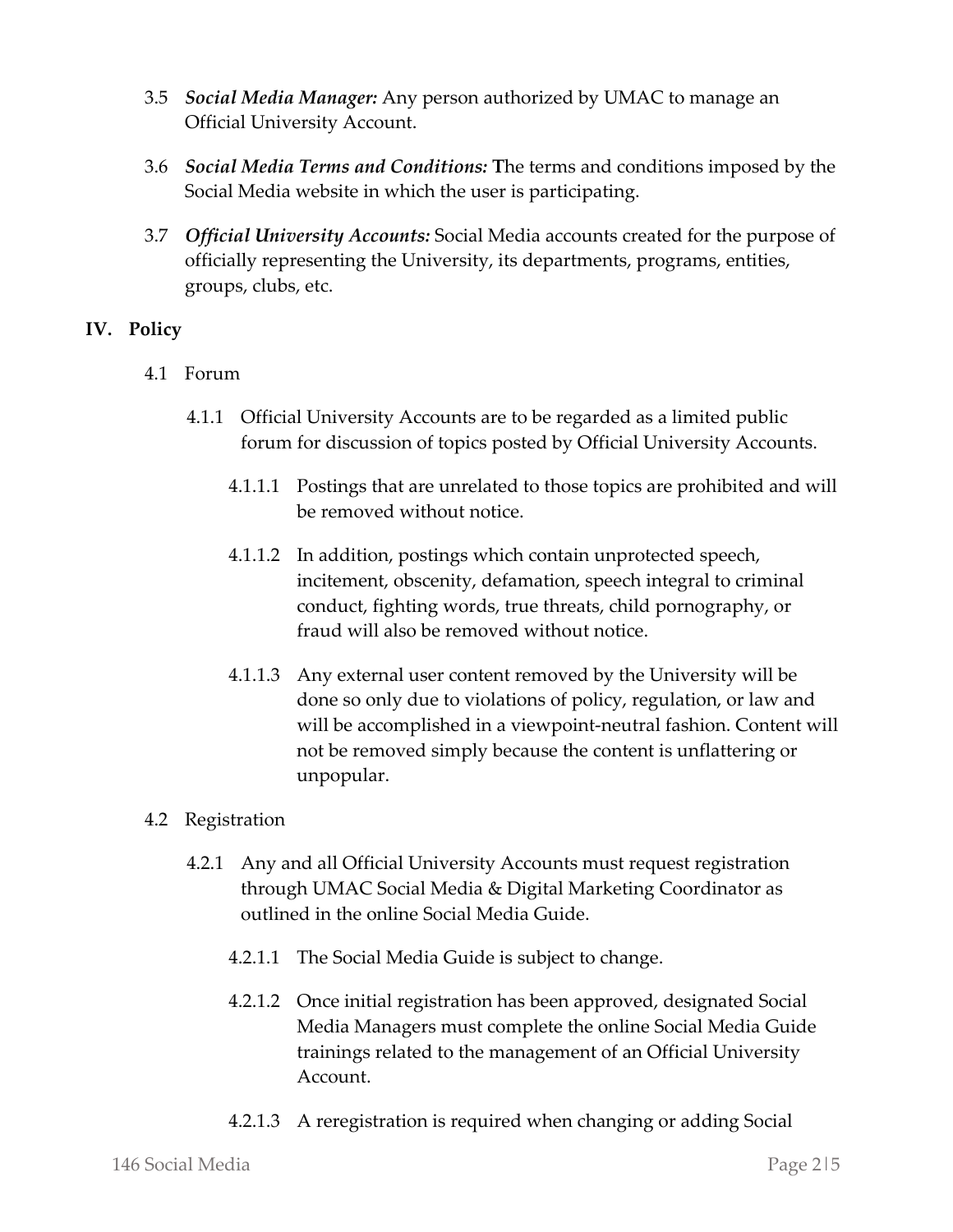Media Managers.

- 4.2.2 Student organizations that wish to have an official University Social Media account must be officially recognized by the Office of Student Involvement & Leadership.
- 4.2.3 All Official University Accounts will be publicly listed on the University's Social Media website.
- 4.3 Branding
	- 4.3.1 Use of the University's marks and brands must fall within approved guidelines and policies as outlined in the DSU Branding Guide found on the UMAC website.
	- 4.3.2 Official University Accounts may not use the University's name to promote any product/cause or place adverting of any kind on Social Media sites without the approval of UMAC.
	- 4.3.3 Each Official University Account must include a link to the University Social Media Disclaimer webpage.
- 4.4 Content
	- 4.4.1 Each Social Media Manager is responsible for monitoring the content on their Official University Account(s) and removing content that violates this policy. Social Media Managers are responsible and accountable for their own posts on Official University Accounts.
	- 4.4.2 All federal, state, and local laws and regulations must be followed, including but not limited to the Copyright Act, the Health Insurance Portability and Accountability Act (HIPAA), the Family Education Rights and Privacy Act (FERPA), and all other personal privacy laws. In particular, the use of any individual's name, image, or personal data, and all confidential and proprietary information must be protected.
	- 4.4.3 Social Media Managers should also be aware of NCAA rules governing interactions between the University and its employees, and prospective student athletes who have started classes for the 9th grade. All employees should refrain from contacting (tweeting, messaging, friending on Facebook, etc.) prospective student athletes prior to signing a National Letter of Intent. See References or contact the University's Athletic Compliance Office for more information.
	- 4.4.4 Social Media Managers should follow the University's online Social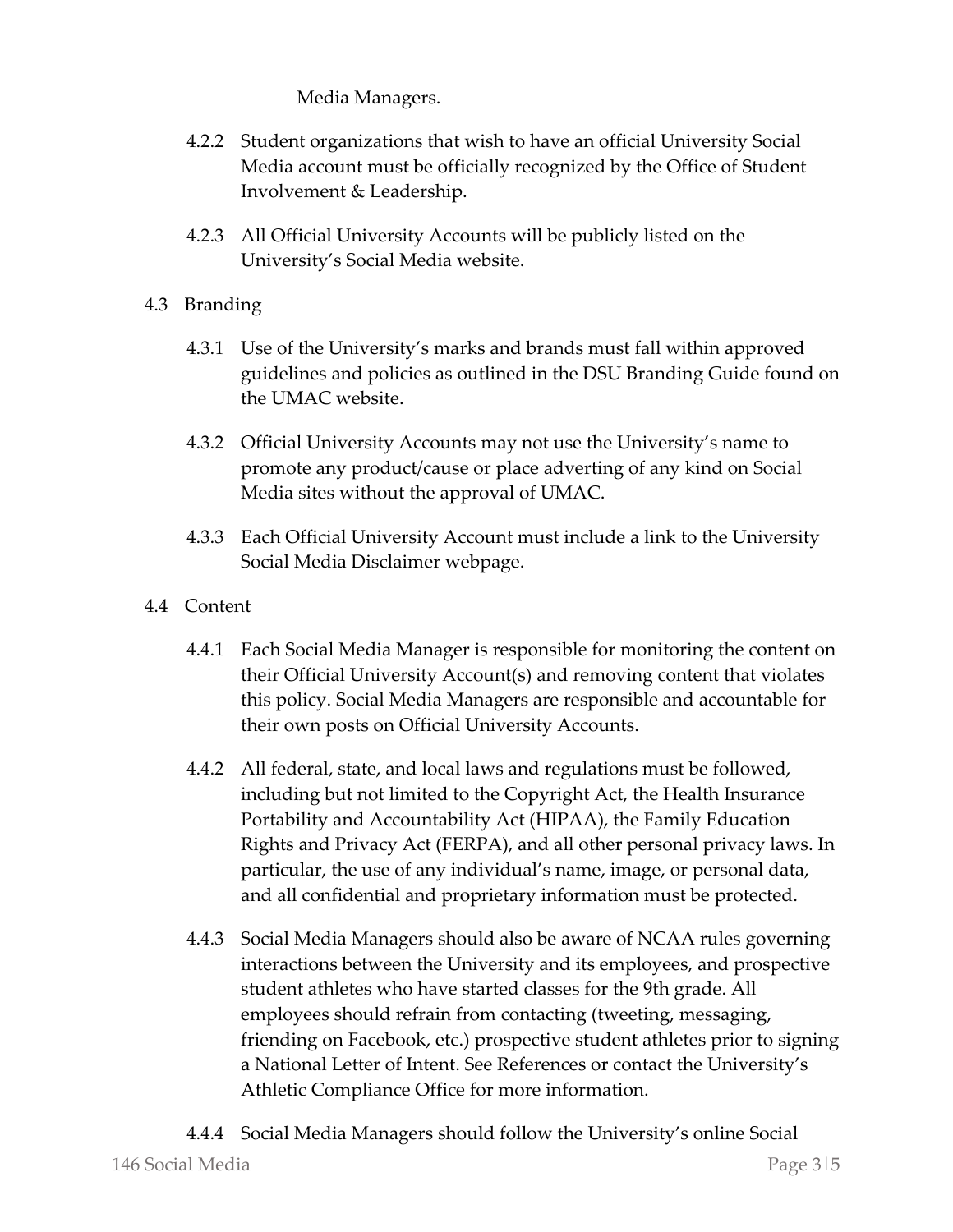Media Guide in order to create successful Social Media accounts and retain the privilege of authorized University Social Media use, including complying with the Terms and Conditions) for each Social Media platform.

- 4.4.5 The University may remove or amend its own content at its discretion. Such removal may have the attendant consequence of removing associated sub-posts or comments.
- 4.4.6 Any content removed by the Social Media platform pursuant to that platform's Social Media Terms and Conditions is beyond the control of the University.
- 4.4.7 While the University encourages participation in a vibrant online community, the University disclaims any responsibility for inaccurate or misleading information (including copyright violations, slander, libel, defamation, and invasion of privacy) posted on Social Media sites.
- 4.4.8 Representation of personal opinions as being endorsed by the University or any of its organizations is strictly prohibited.
- 4.5 Consequences of Noncompliance with Policy and Guide
	- 4.5.1 Violations of this policy and the Social Media Guide may result in removal or deletion of a Social Media post and may also result in employee or student disciplinary action.

#### **V. References**

- 5.1 Copyright Act [\(https://www.copyright.gov/title17/title17.pdf\)](https://www.copyright.gov/title17/title17.pdf)
- 5.2 FERPA (The Family Education Rights and Privacy Act of 1974 (20 U.S.C. § 1232g; 34 CFR Part 99)99)
- 5.3 HIPAA [\(https://www.hhs.gov/hipaa/index.html\)](https://www.hhs.gov/hipaa/index.html)
- 5.4 NCAA Rules & Procedures (https://dixiestateathletics.com/documents/2018/8/2/2018\_19NCAADIIManual. pdf)
- 5.5 Policy 147 Media
- 5.6 Policy 206 Trademarks and Collegiate Licensing